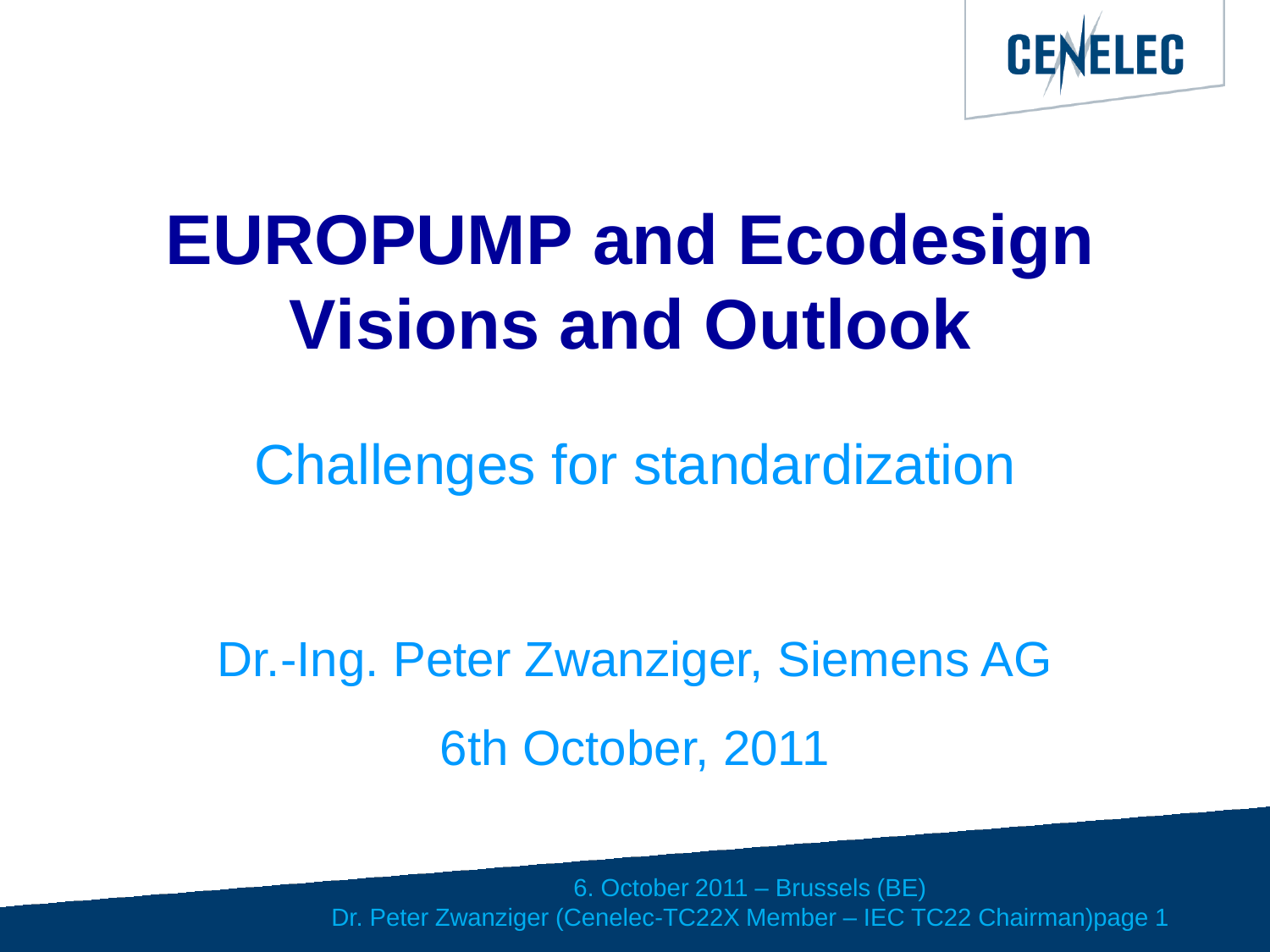## Summary of challenges



- Multiple influences in standardization of a system efficiency in Europe
- Definition of "a system"
- Clarify and share system responsibilities
- Use appropriate models (Semi Analytical Model= SAM) to exchange on standardized links
- Confusion with new, extended IEclassification
- Find consensus in IEC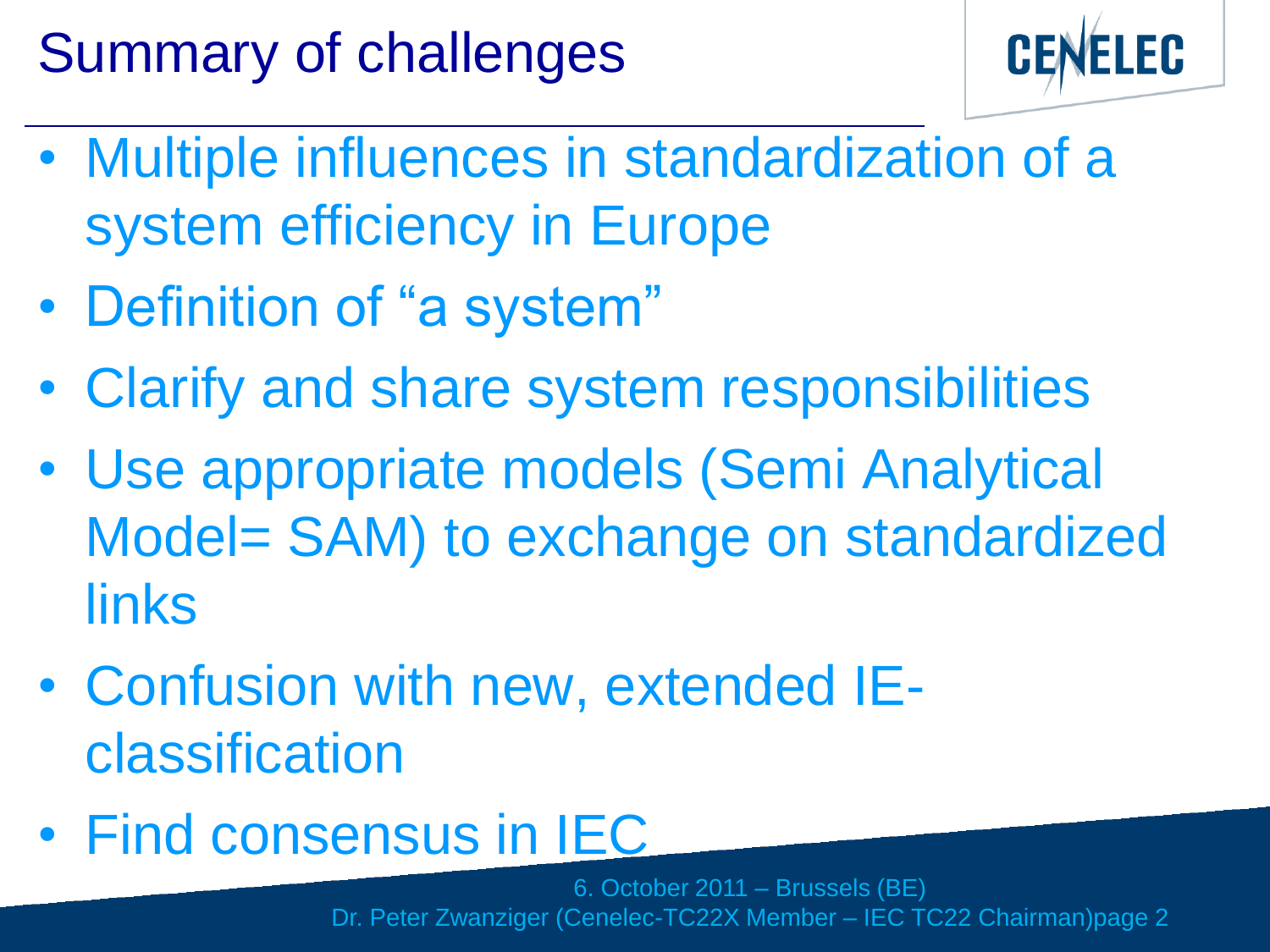Multiple influences just on one item



- EuP & ErP Directives and implementation measures in Europe
- M/476 : Mandate for Variable Speed Drives (& PDS) and M/470 for Motors (and VSD)
- CLC-TC22X additional Liaisons
- Lot 30: Products in motor systems outside the scope of the Regulation 640/2009
- Lot 31: Products in motor systems outside the scope of the Lot 30
- EUROPUMP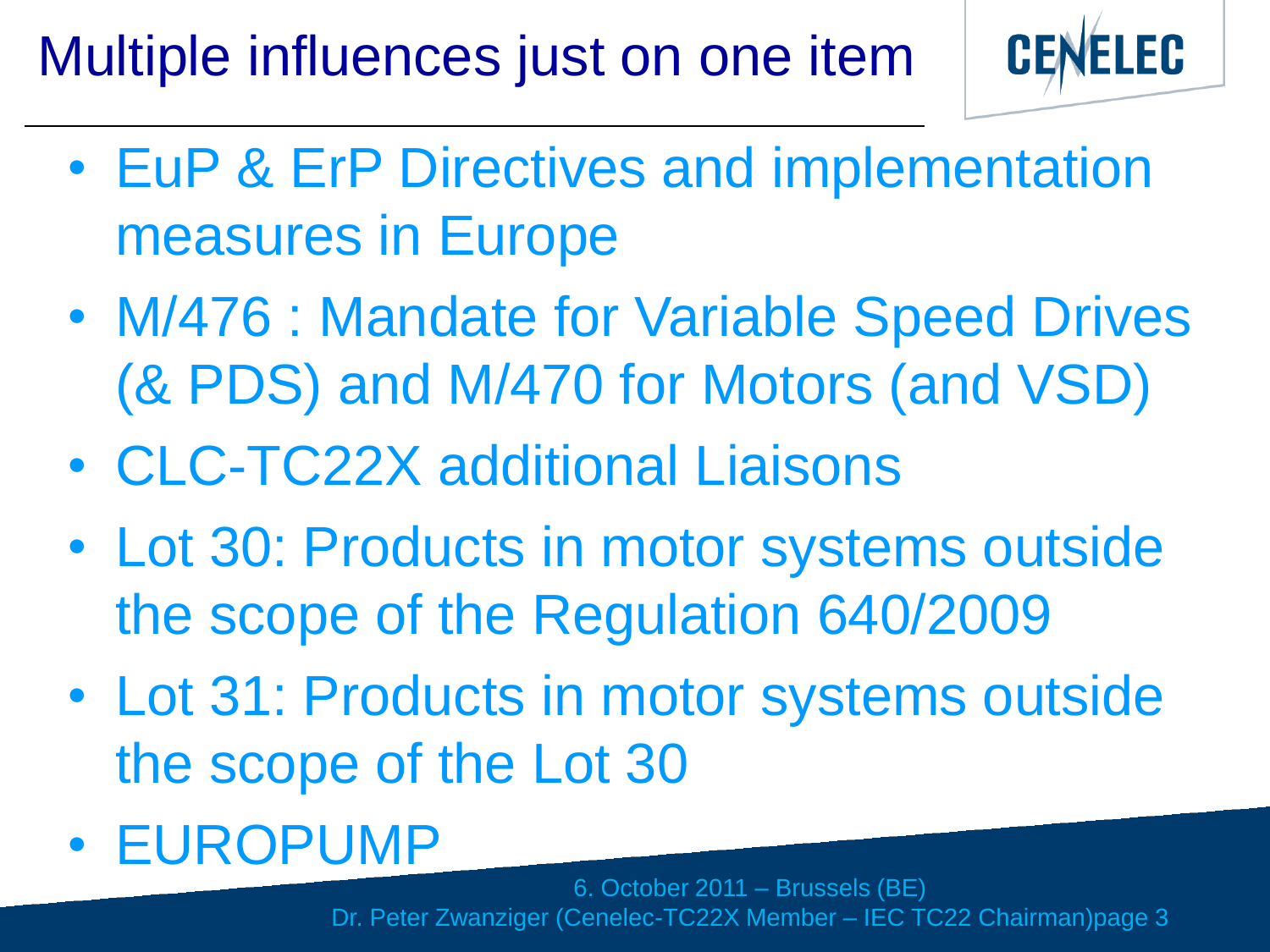

# To describe the energy efficiency of "a motor driven system"



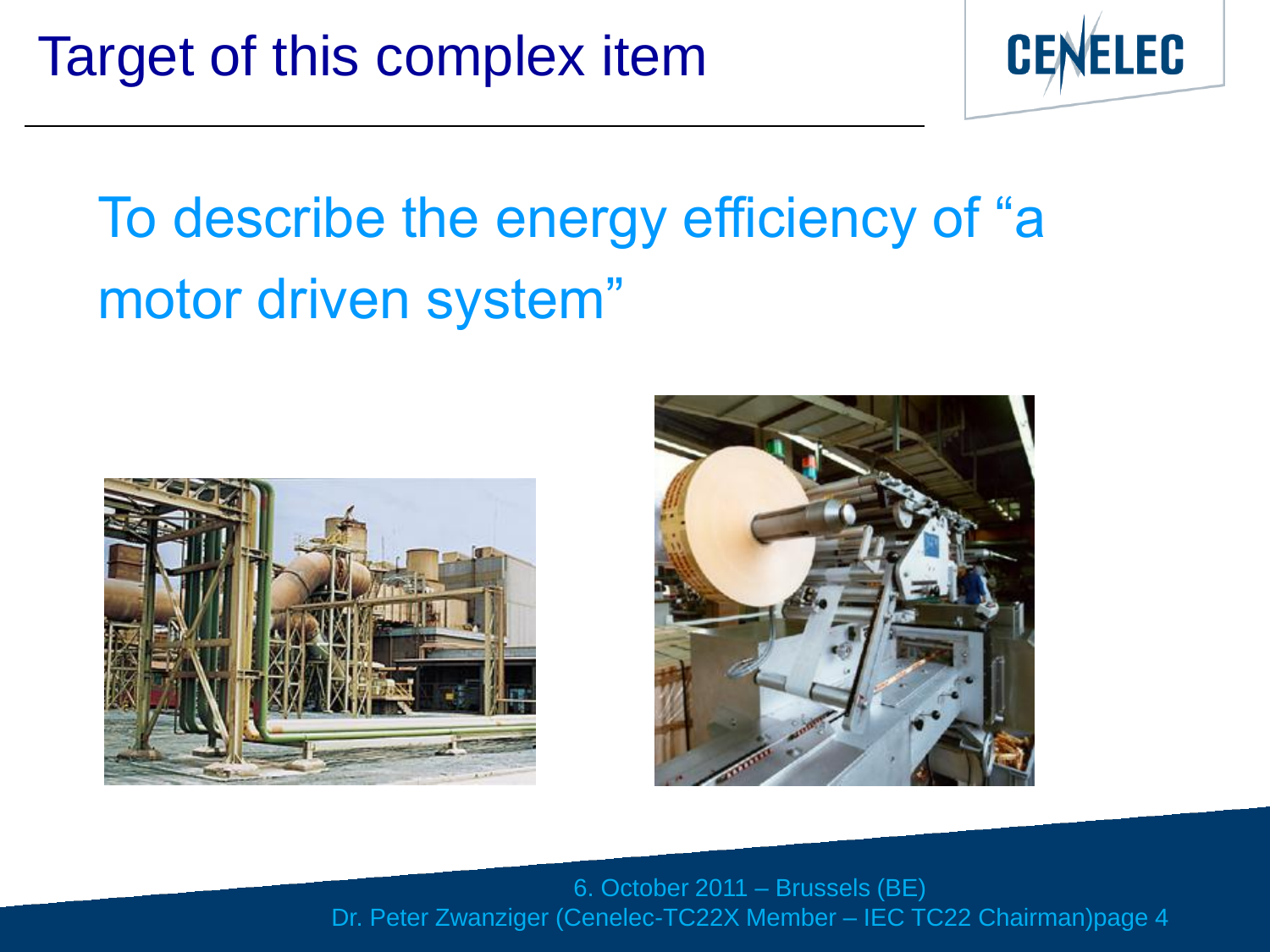### Different influences just on one item



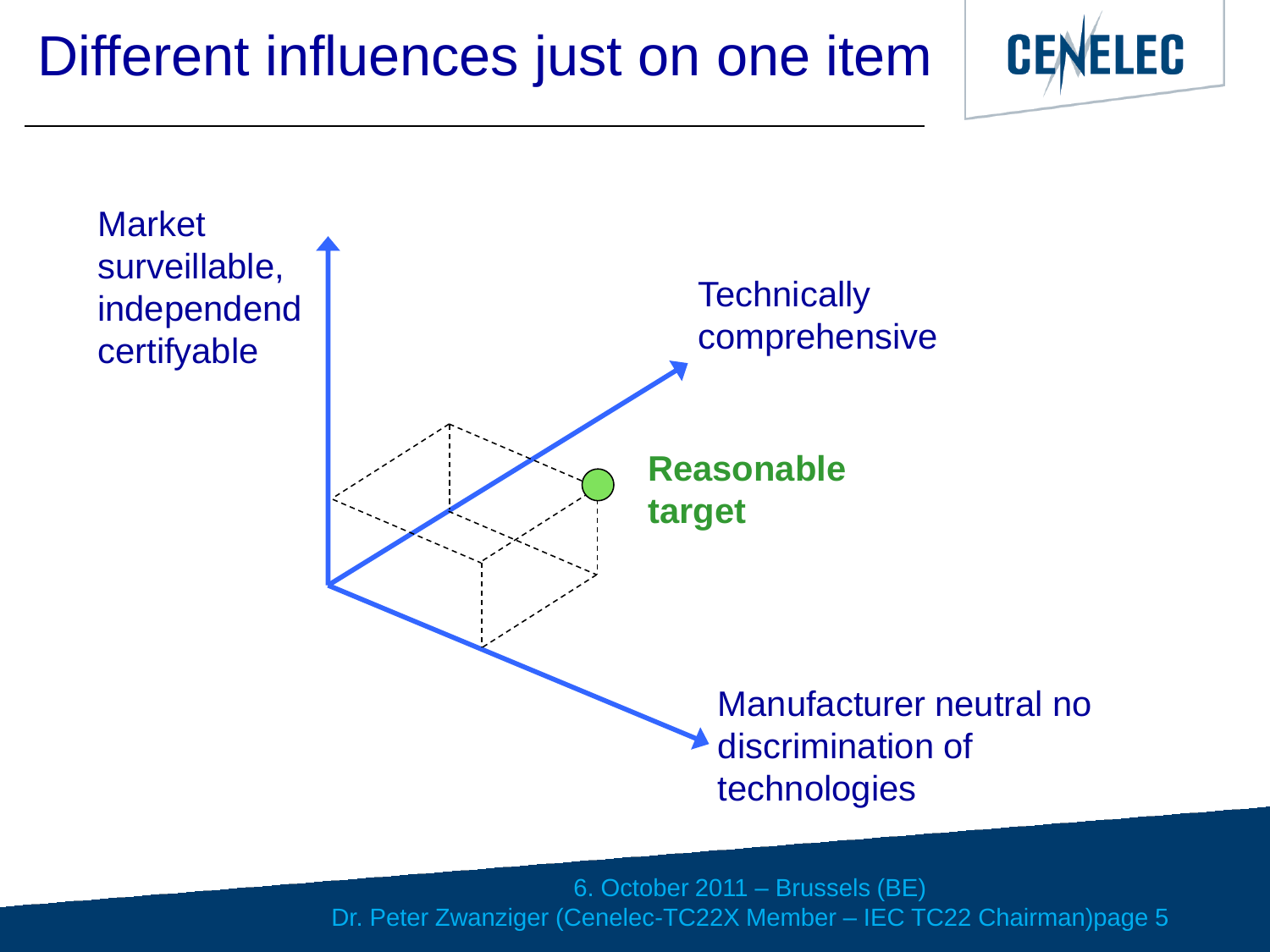

- Pump with motor and pipes?
- Pump with motor?
- Pump with motor and converter?
- Motor and converter (= Power Drive System PDS)
- Motor with a brake?
- Switchgear with a motor?
- Converter with control unit and motor?
- ...any other combination?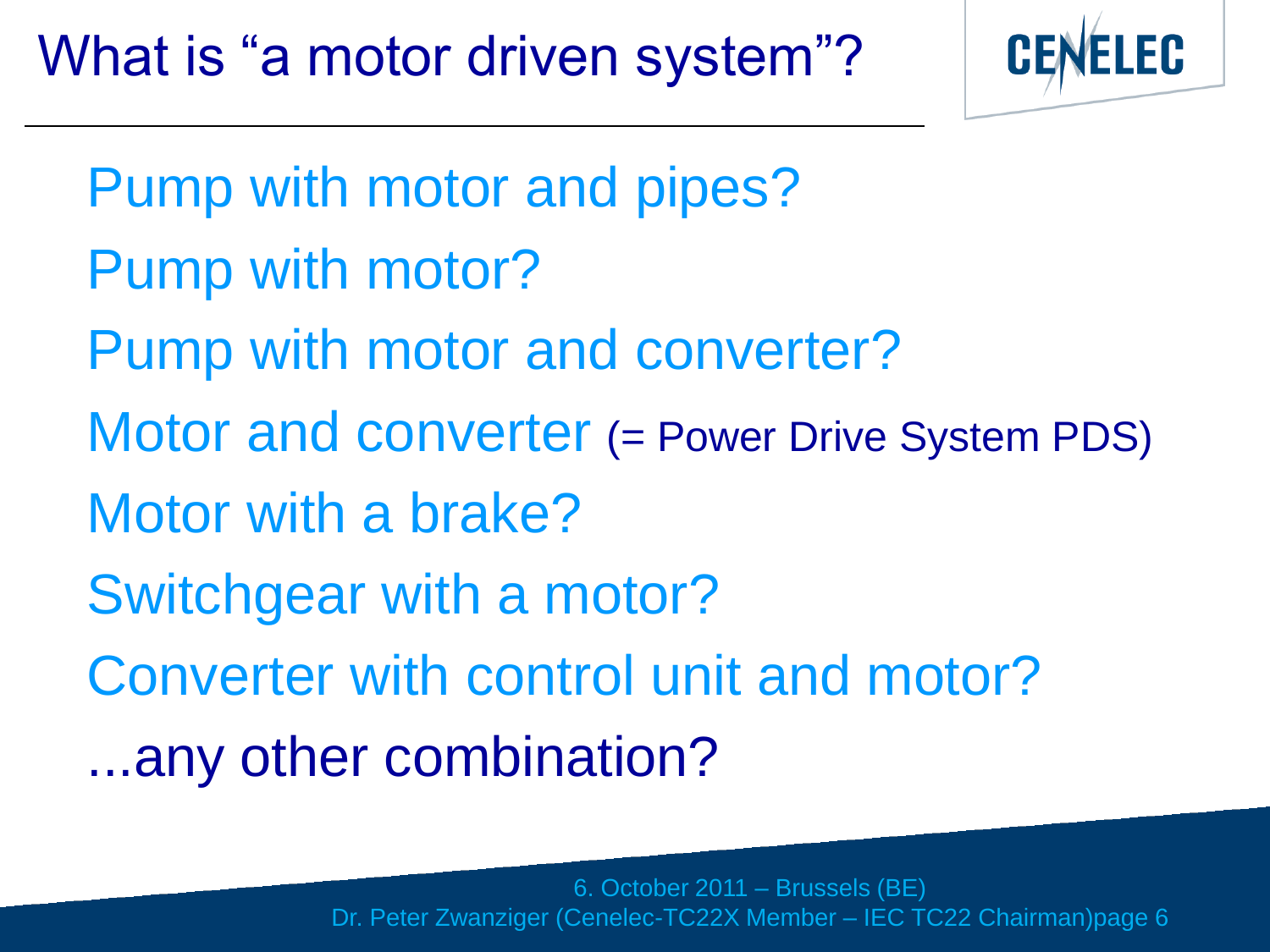#### Share responsibilities, agree on links



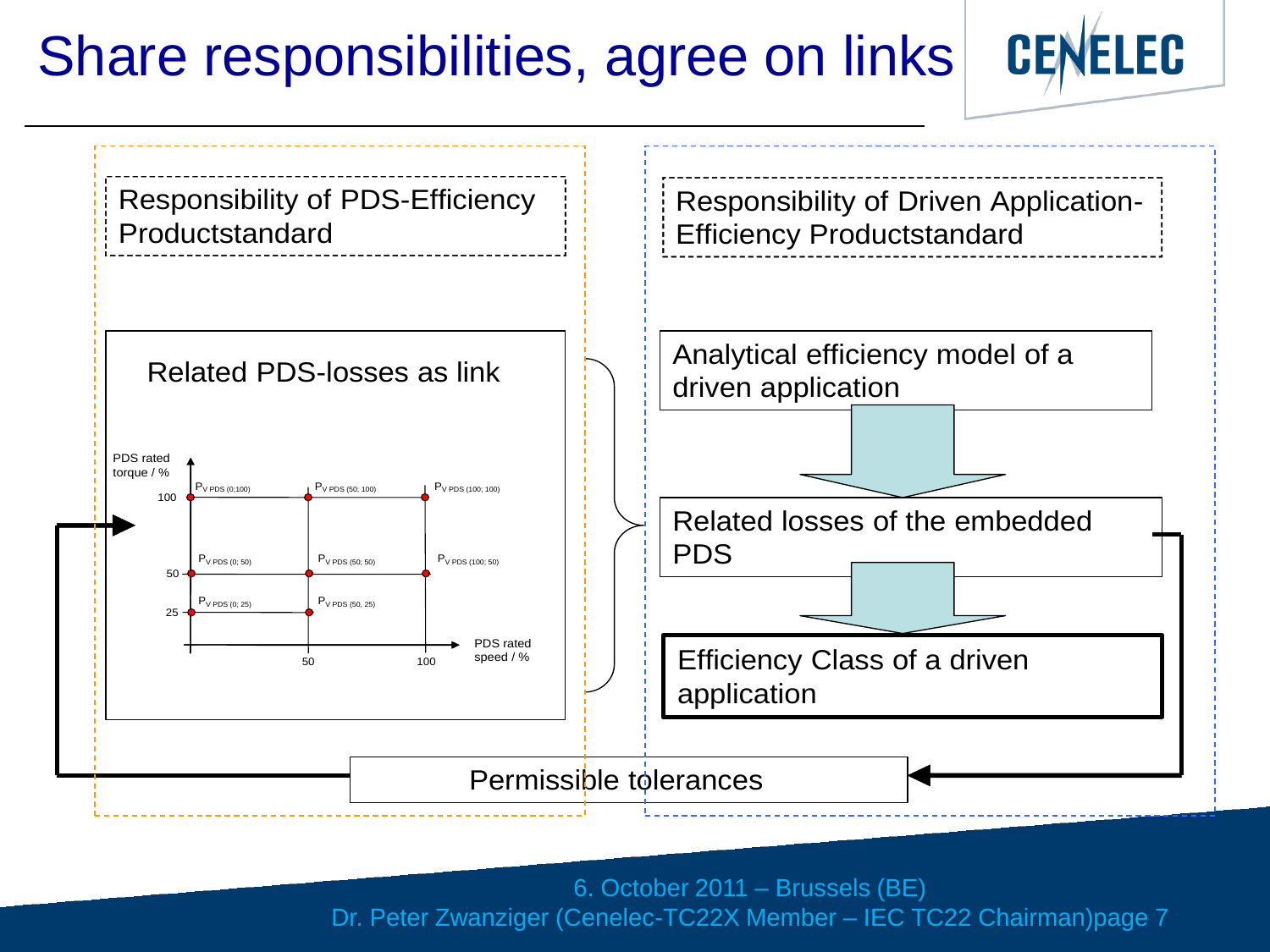### PDS-losses relevant for a "SAM"





• Complex formulars and Parameters for qualification

• Complex determination methods while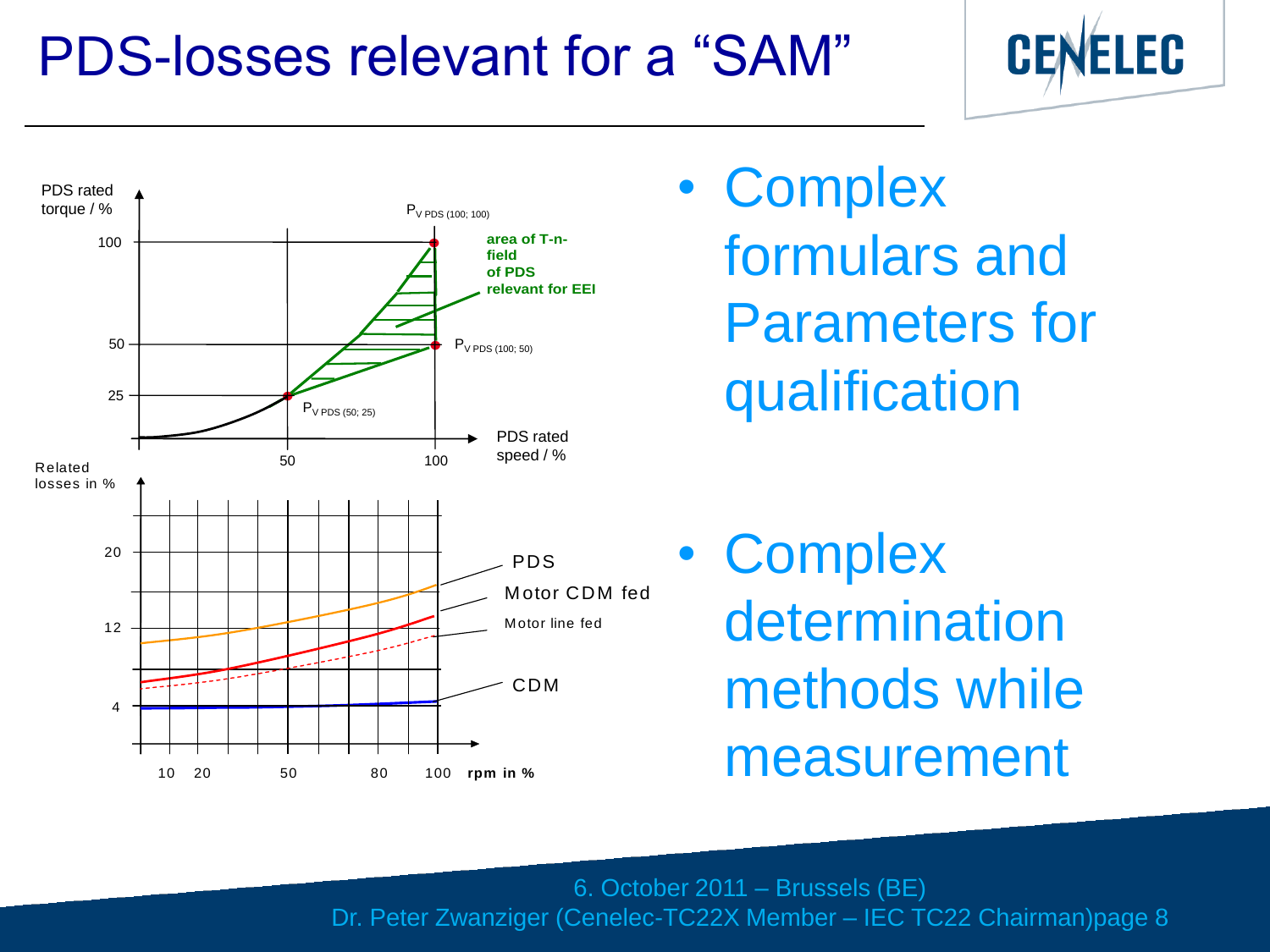#### Extended IE Classes for PDS



IE 0, 1, 2, ....... Reserved just for the efficiency of the component line fed electrical motor

IE 10, 11, 12, ... Reserved just for the efficiency of the component converter fed electrical motor

IE 20, 21, 22,... Reserved just for related losses of the component CDM with a progressive tolerance, dependant on nominal power, (e.g.  $>4\%$  to  $<1\%$  for 18,5kW)

IE 30, 31, 32, ... Reserved for related losses of the PDS with a progressive tolerance, dependant on nominal power, (e.g. of  $>16\%$  to  $<4\%$  for 18,5kW)